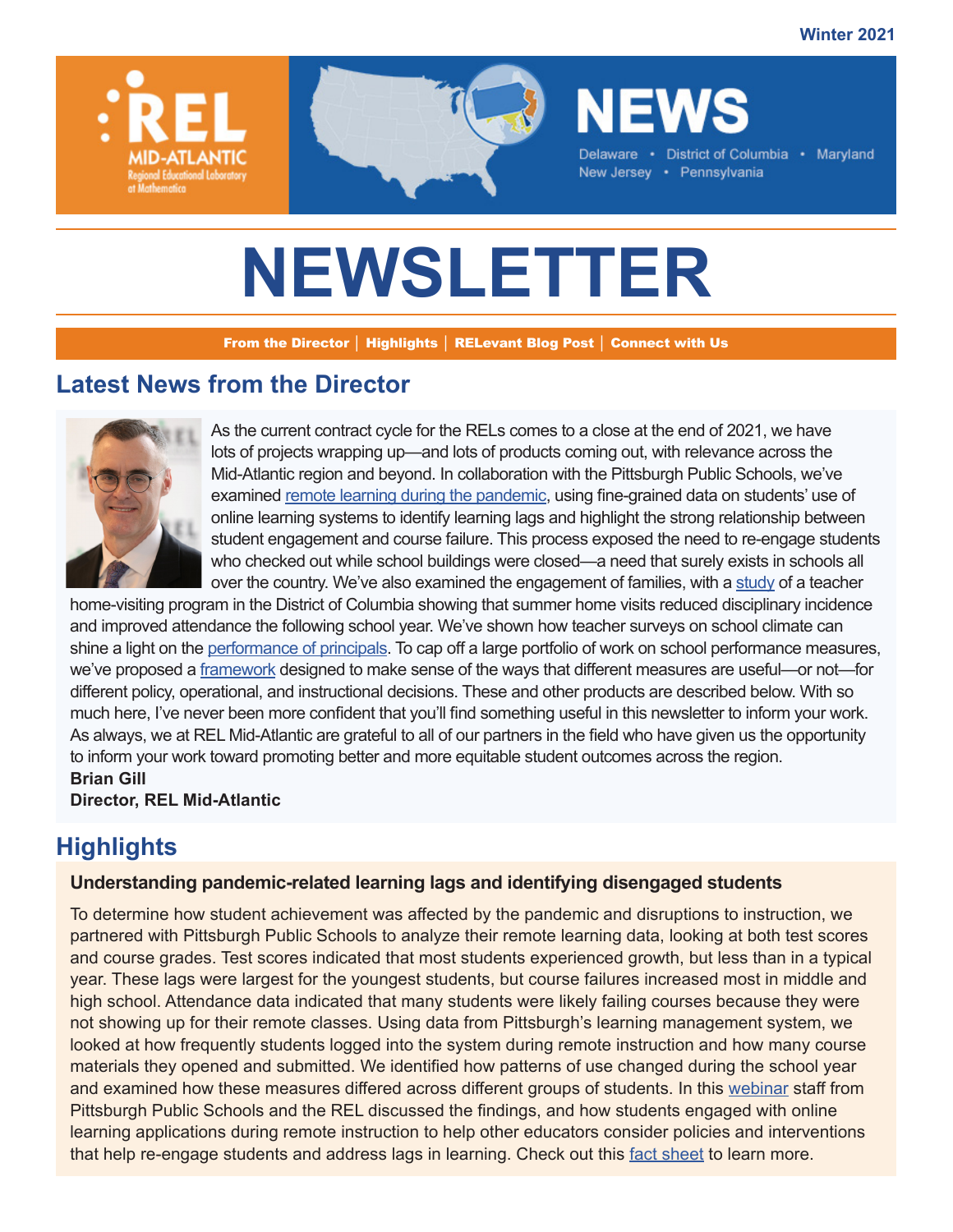

## **Improving student outcomes with teacher home visits: Evidence from a REL Mid-Atlantic evaluation in DC**

Read a [new report](https://ies.ed.gov/ncee/edlabs/projects/project.asp?projectID=4597) and [infographic](https://ies.ed.gov/ncee/edlabs/regions/midatlantic/app/Docs/Infographics/RELMA_home_visits_infographic_508c.pdf) examining the benefits of home visits. Using a rigorous quasi-experimental methodology, the research team studied a schoolwide program for elementary and middle grades in the DC Public Schools. The program trains teachers to conduct structured relationship-building home visits with parents and provides financial incentives to conduct the visits. The team found that summer home visits significantly

reduced the likelihood of a student having a disciplinary incident, and also slightly improved student attendance the following school year.

## **Leveling the playing field to identify high school effectiveness**

An important indicator of a high school's effectiveness is whether its students graduate and enroll in college. But graduation and college enrollment rates are affected by factors outside of the school's control, which means that simply comparing those rates may not fairly assess the school's contribution to student learning. Read an [infographic](https://ies.ed.gov/ncee/edlabs/regions/midatlantic/app/Docs/Infographics/RELMA_OSSEPromotionPower_Infographic.pdf) and [report](https://ies.ed.gov/ncee/edlabs/projects/project.asp?projectID=5684) describing a new approach that measures the "promotion power" of individual high schools, putting them on a level playing field and more fairly measuring their effects on those student attainment outcomes.

#### **Surveys of staff can add perspective to principal evaluations**

Many school districts assess the performance of their principals by looking at students' test scores and having a supervisor evaluate the principal's leadership. We worked with the District of Columbia Public Schools to understand how teacher surveys can provide valuable additional information for principal evaluations on what we found. [Read the full report](https://ies.ed.gov/ncee/edlabs/projects/project.asp?projectID=6705).



Photo by Rich Clement

# **RELevant Blog Posts**



## **[Making sure school performance measures provide the](https://ies.ed.gov/ncee/edlabs/regions/midatlantic/app/Blog/Post/1051)  [right diagnosis to improve student outcomes](https://ies.ed.gov/ncee/edlabs/regions/midatlantic/app/Blog/Post/1051)**

Measuring school performance has been an important component of state and federal policies for two decades. Measures based exclusively on reading and math proficiency have given way to more sophisticated approaches. But to avoid drowning in data, educators and policymakers need to understand how different measures inform different decisions. Read this new [blog from our director, Brian Gill](https://ies.ed.gov/ncee/edlabs/regions/midatlantic/app/Blog/Post/1051),

for a new classification framework that makes sense of different measures of school performance, drawing on a wide range of REL Mid-Atlantic's work with stakeholders in the region. Listen to a related [webinar](https://nam12.safelinks.protection.outlook.com/?url=https%3A%2F%2Fwww.youtube.com%2Fwatch%3Fv%3Dbqm40HNtwlU&data=04%7C01%7CSVienneau%40mathematica-mpr.com%7Cf707cca2549046b8080408d9c0be28bc%7C13af8d650b4b4c0fa446a427419abfd6%7C0%7C0%7C637752745223366041%7CUnknown%7CTWFpbGZsb3d8eyJWIjoiMC4wLjAwMDAiLCJQIjoiV2luMzIiLCJBTiI6Ik1haWwiLCJXVCI6Mn0%3D%7C3000&sdata=X01FUX%2FR3iuWjeOKELY%2B4QavGRQWc3l9srWS7K4n%2BP0%3D&reserved=0) discussion.